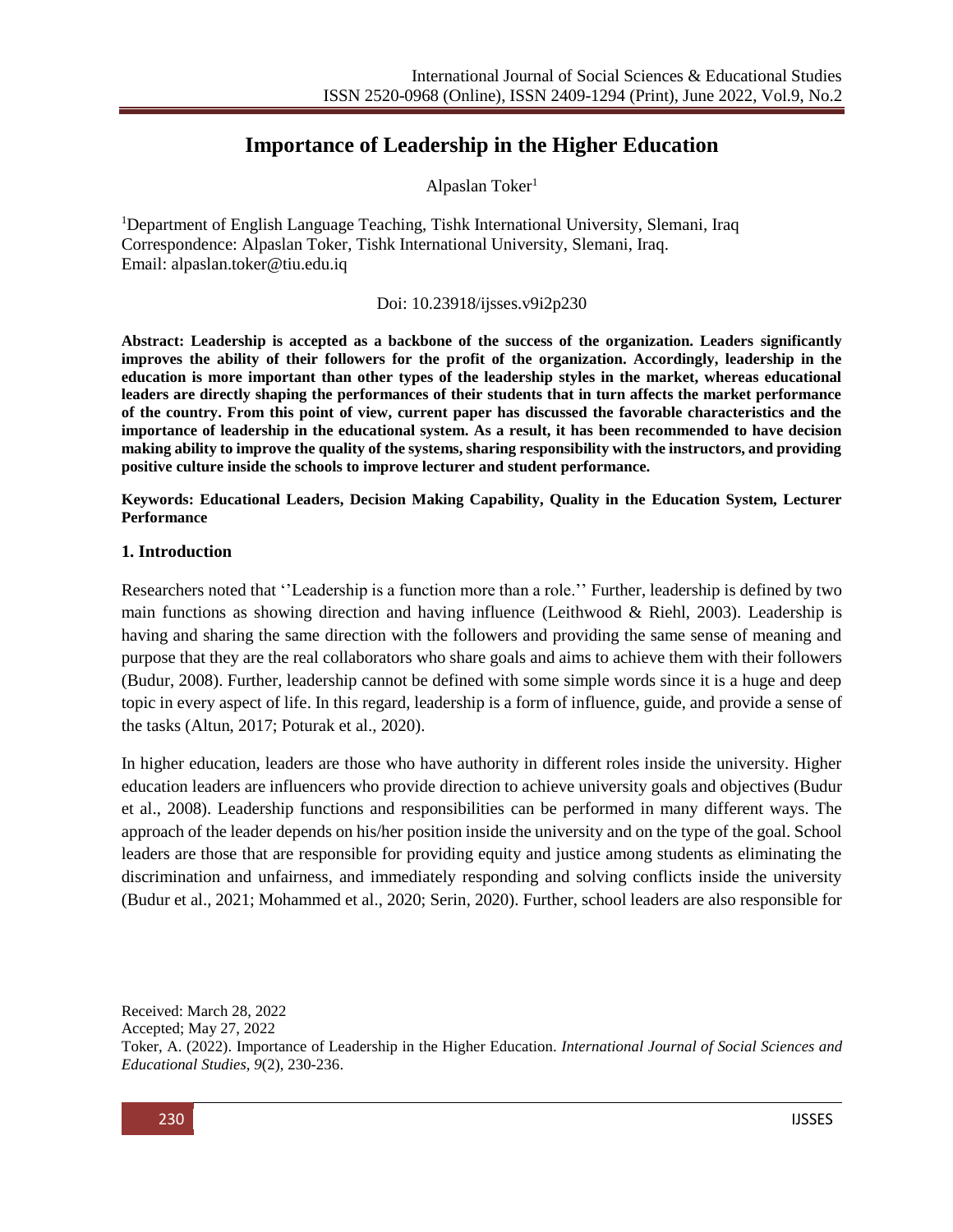providing the techniques and teaching methods in order to achieve the highest learning rate inside the university (Yildiz & Budur, 2019; Durmaz, 2017; Sahin, 2014).

According to Sathye (2004), higher education leadership is a part of general leadership. However, higher education leadership is different from leadership in private or public organizations. For example, the main purpose of private the organizations are to maximize shareholder value, while the public organizations are to maximize their community value, which refers to the stakeholder value (Budur et al., 2019; Top et al., 2020). On the other hand, in higher education, the main goal is to create valuable students, teams, and funding partners (Sathye, 2004; Yildiz, 2017). Due to academics' different stakeholders, different challenges occur for school leaders. On account of those functions, higher education leadership is not generalized as a topic, whereas it is separated into several parts which include: leadership in teaching and training, leadership in conducting studies and research, leadership in thinking strategically and creating a vision and networking, leadership for collaboration and motivation, leadership in managerial team and efficient working, leadership for justice and fairness, leadership in recognition of good performance and developing interpersonal skills (Ali et al., 2020; Altun, 2017; Demir & Bulut, 2018; Hamit & Durmaz, 2021; Sathye, 2004; Serin, 2018).

Both general and higher education leadership is important because leadership is one of the main factors of success or failure of any sector organization (Budur & Poturak, 2021a; Mart, 2013). Since the style indicates the approaching method of the leader in order to achieve the desired goal (Al Khajeh, 2018; Budur & Demir, 2019), it has been observed that autocratic leadership is not very effective in many cases, but democratic leadership can be the one of the most suitable styles for higher education (Celik & Yildiz, 2017; Torlak et al, 2021a).

In this regard, current paper aims to explain the importance of leadership and their characteristics at the higher education. Leaders hold the power of uniting and sparking people, whereas every leader in every sector and in every country is important and their actions reflect people, and their influence guides people to desired goals. For this specific reason leadership plays the most essential roles for the wellbeing of the people and communities (Kouzes & Posner, 2019). Accordingly, the successful leadership at the education institutions positively and significantly improve the success of the lecturers and the students respectively (Altun & Tahir, 2020).

# **2. Literature View**

# **2.1 Importance of Leadership at Higher Education**

Importance of leadership in businesses and other sectors is undeniable. And due to the multi dimensions of leadership and its styles, the application of each style comes with a different type of importance and cruciality (Al Khajeh, 2018). For an effective organizational performance, a leader should choose and implement the right style for productivity. The right style provides great opportunities inside the organizations, and also allows employees to participate in decision-making processes (Torlak et al., 2021b). Transformational and democratic leadership is found to be the best style for leaders in order to achieve greatness and improve their organizational performance (Budur, 2020; Budur & Poturak, 2021b).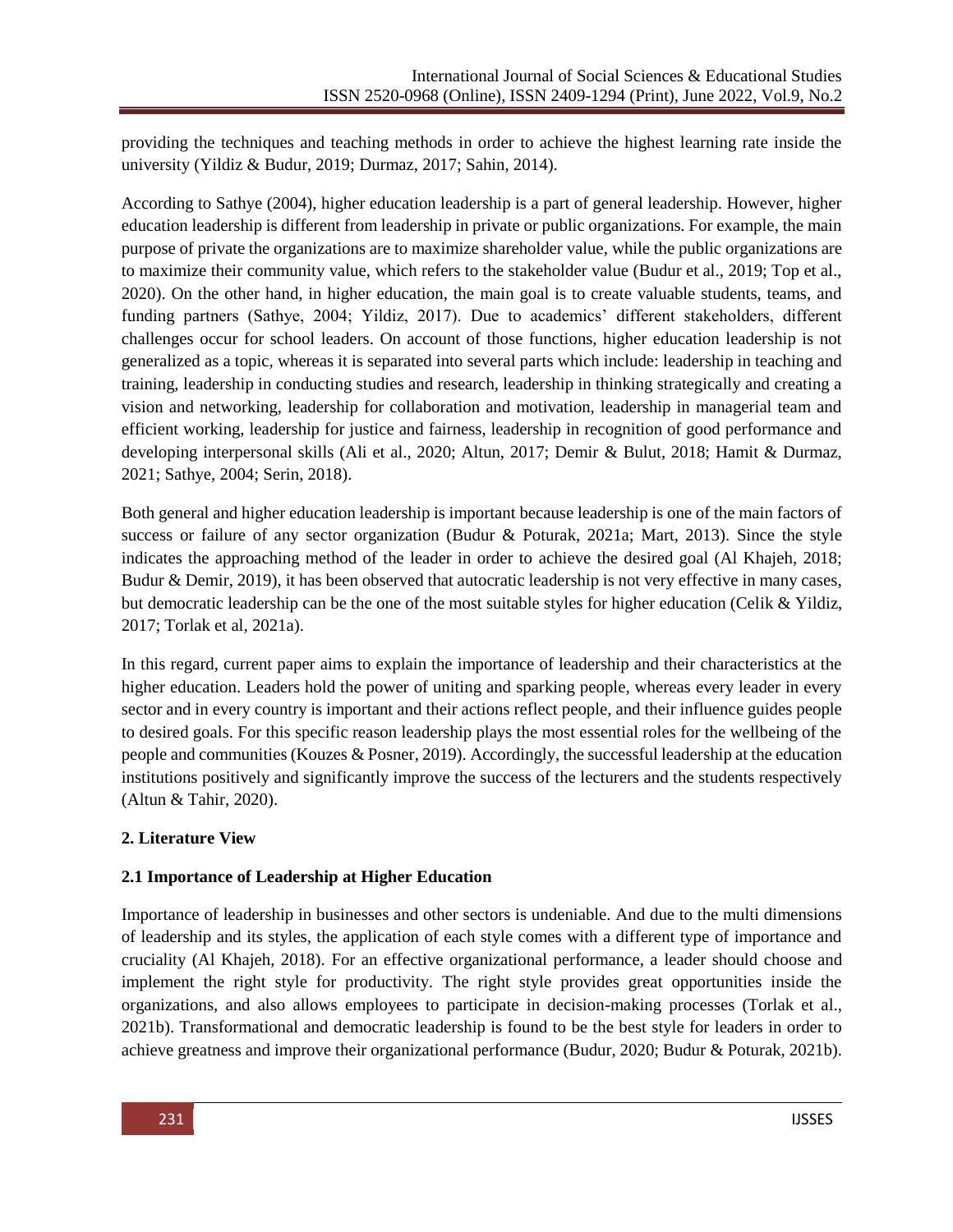According to Bryman (2007), leadership is similar for both private/public sectors and for higher education. It is dedicated to providing guidance and steps of the activities, anticipating the direction and leading, building the right structure for the direction, creating a supportive environment for improvement and collaborating with the team, building trust among the team and providing integrity, being able to act as the role model and having reliability, promoting participation in the decision-making process and consulting the team, being communicative and expressing developmental purposes, presenting his/her team and networking on behalf of everyone, respecting everyone's approach and culture, and finally protecting the staff independence.

An effective leadership is directly and strongly connected to effective communication (Agnew, 2019; Budur, 2018) whereas a leader with good and strong communication skills can influence his/her team effectively. Especially inside academic institutions and universities, a communicative academic leader can have significant positive effect on the students' learning capabilities (Leithwood & Riehl, 2003; Rashid et al., 2020). In addition, an effective academic leader positively impacts on the quality of education, curriculum and instructional skills of academicians (Leithwood & Riehl, 2003; Zaim et al., 2020). No matter what the skills of a higher education president or employer are, the leadership skills are the most effective ones in order to make major decisions and overcome challenges. Accordingly, an effective leader in higher education is the one who makes the right decisions at the right time to improve quality outcomes.

To elaborate more on the effects of higher education leadership; the transformation of challenges and the opportunities can be mentioned. Higher education leadership affects every challenge and minimizes conflicts and eliminates dissatisfaction of everyone involved inside the educational system. A leader in academics is the backbone of education to succeed. Every student and every staff member are positively affected by a good leader. And this gradually reflects their performance. Thus, an effective leader in higher education chooses the goals and guides/works with everyone to reach that specific goal. The main purpose of many leaders in higher education is to have qualified and satisfied staff and students. By this purpose, the leaders get to influence everyone to create a collaborative environment for everyone.

For example, when the pandemic of COVID19 struck the world, the leaders of the United States of America immediately made use of the outbreak and transformed the challenge to opportunity. They without a stop declared education to be continued online. This decision was made and born from the institutions that went along the shared leadership model. It was the leaders of schools, colleges and universities of the USA that decided to perform the strategic decision to undergo remote learning (Fernandez & Shaw, 2020). This decision became a challenge for all the stakeholders, and the consequences were too stressful and challenging for all parties. Teachers were obligated to learn the system quickly along with the students. And this was because most of the academic institutions lacked the technological infrastructures to cope from the first place (Fernandez & Shaw, 2020)

This sudden shift in studying method required changes in attitude, belief and value of stakeholders. Also, it required new strategies and approaches to proceed. This decision was made to achieve the goals in the terms of social distancing and education continuity. Even though this decision was made rapidly by the academic leaders and many faculties were not even consulted in the process, it was essential to fulfill both criteria quickly, to both distant and physical classes to improve learning of the students. (Fernandez  $\&$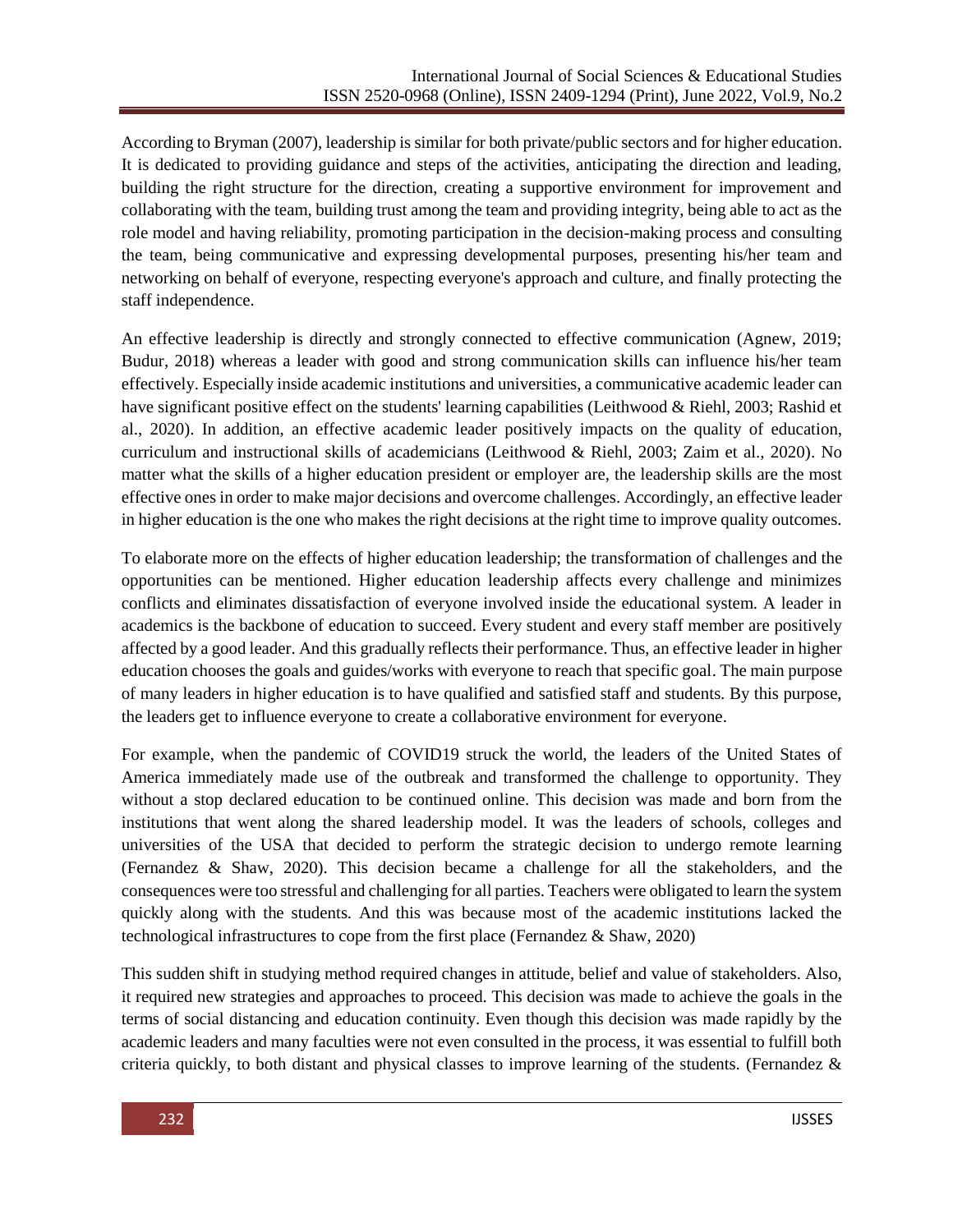Shaw, 2020). As to summarize, a leader's role is highly effective and essential in solving problems and in finding new ways to proceed for the best results (Demir et al., 2020; Demir & Budur, 2019).

### **3. Conclusion**

Leadership is not a position nor a role to be played, it is a function to motivate and move with others (Budur, 2018; Zaim et al., 2020). In every country and in every sector, leadership plays the most essential part in achieving goals. A leader is not an authoritarian person that rules and demands, in contrast, it is collaboration with the team and sharing the same values with them yet guiding them. A leader in higher education is someone who has authority over a group of people, such as the dean of students, the president, and the professors in their classrooms. Leaders inside institutions and universities play an essential role in displaying influence to increase organizational performance, besides, the style of leadership is also a great factor for the success of the educational system.

In moments of crises, the leader, who plans and implements new strategic ways to respond to the crises in an effective way. It is the leader who is responsible for every error inside the faculties and among the staff. The crucial point of having leadership in higher education is its power on the community. It is the education that improves and develops people for having a good organizational culture inside an educational system that guaranteeing the formation of innovation, productivity, and accomplishments for the country. Higher educational leadership significantly and directly affects the staff and students. Students respond to good effective leaders inside the university by forming great ideas and by showing good performance.

Many challenges may face higher educational leaders. It is not hidden that many of us are used to represent autocratic leadership and a type of leader in which each member is faced with the potential to lead his/herself is rather new is compared to autocracy, so it be possessing a challenge for the leader as many might think or doubt their potentials in leading. However, most of the universities and institutions have greatly practiced democratic leadership and seen its positive effects in the world. One of the factors that effective leaders are good at in transforming challenges to opportunities and managing crises events. Every educational system has seen conflicts and issues inside it but the ones that implemented transformational leadership, have overcome and got over every struggle.

In some entities and institutions, leaders have confused leadership with being bossy. A good leader is not bossy who usually gains everyone's hatred. A good leader is someone who has a firm and respectable character and personality that is the idol of everyone that he/she influences people around him/herself. In a classroom, a smart professor with strong leadership skills is highly appreciated among students as well as the president of the university or the institution is highly appreciated among his/her staff and employees. Also, in general, a good leader (the president) of a country, influences most of his/her people. And bad leaders such as Donald Trump who was the president of the US or Muammar Gaddafi who was the president of Libya, have been collecting people's hate and dissatisfaction. To data, leadership shows its importance in every sector and in every aspect of life.

As conclusion, a good respectable leader has never been hated or resented. Human nature recognizes good intention and purpose. A leader that is transparent, shares the purpose and guides everyone, has always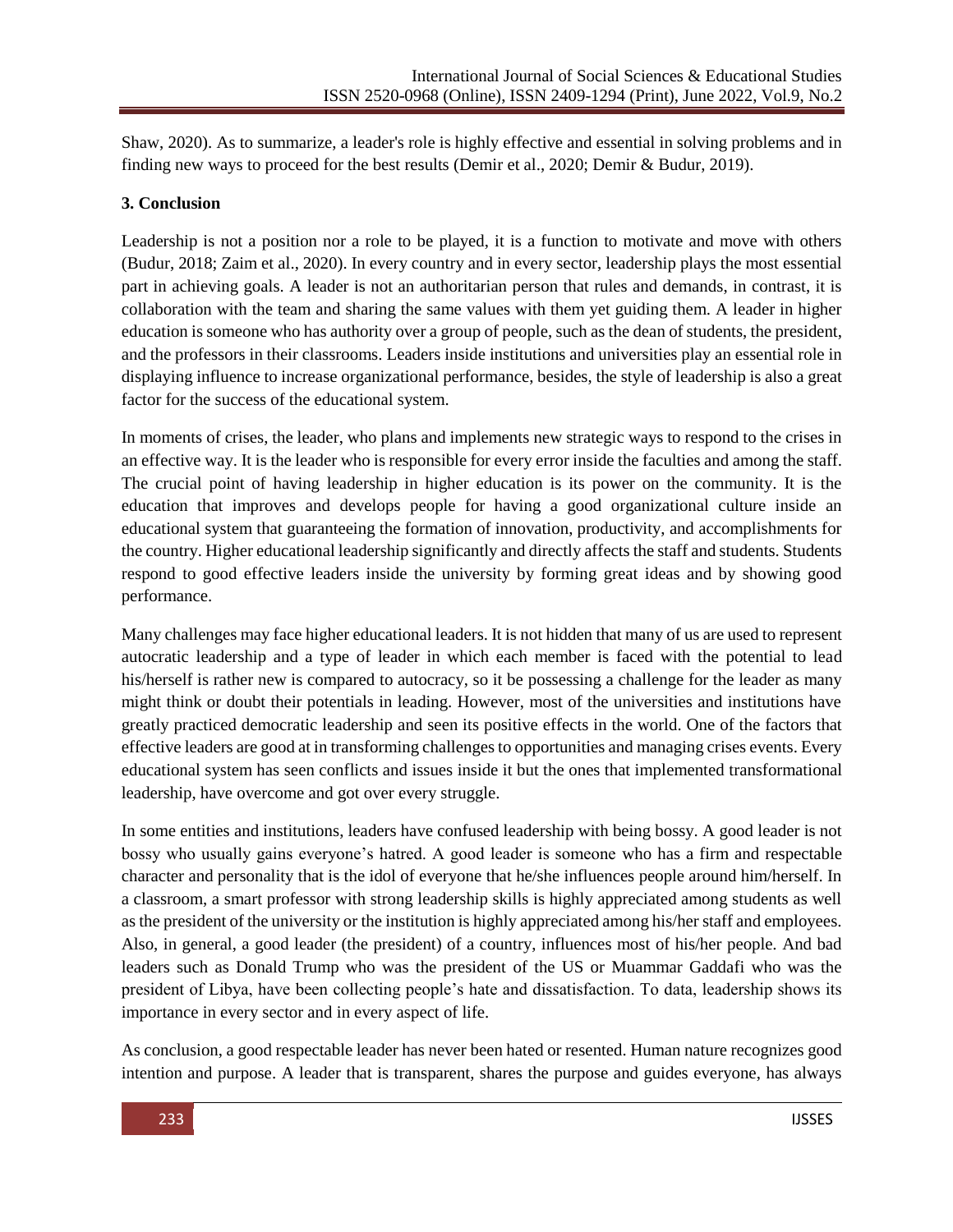succeeded in history and will always achieve the desired goal. Even in some cases the goals could not be achieved, the leader does not lose his/her team. A good teacher/leader in an institute is always appealing to work with. Visions and missions are clear when working with them. Students get more understanding, and the staff get more responsibility and perform in a good manner. Higher education needs great leaders; the education world requires many leaders in order to create students that would be future leaders. It is in the hands of educational leaders to change the future of humanity since every leader has taken the effort to hold a degree to lead a nation. For this specific reason, higher education is the future of humanity, and it is the hope for the survival of the world.

#### **References**

- Agnew, B. (2019). A study of critical incidents in higher education. *Education, and Research,* 89111. https://doi.org/10.1108/978-1-78973-255-920191016
- Al Khajeh, E. (2018). Impact of leadership styles on organizational performance. *Journal of Human Resources Management Research,* (2018), Article ID 687849. https://doi.org/10.5171/2018.687849
- Ali, S. H. K., Khan, N. S., & Yildiz, Y. (2020). Leadership effects on CSR employee, media, customer, and NGOs. *Management and Economics Research Journal*, 6, Article ID 961566, 11 pages.
- Altun, M. (2017). The effects of teacher commitment on student achievement: A case study in Iraq. *International Journal of Academic Research in Business and Social Sciences, 7*(11), 417-426.
- Altun, M. (2017). The effects of teacher commitment on student achievement. *International Journal of Social Sciences & Educational Studies, 3*(3), 51.
- Altun, M., & Tahir, R. (2020). Motivational techniques in EFL classrooms in the universities of Kurdistan. *International Journal of Social Sciences & Educational Studies, 7*(1), 88-94.
- Bryman, A. (2007). Effective leadership in higher education: A literature review. *Studies in Higher Education, 32*(6), 693-710. https://doi.org/10.1080/03075070701685114
- Budur, T. (2018). The impact of Al-Ghazali's virtues on organizational commitment and performance: A case Study at private education institutions in Kurdistan Region of Iraq. Icabep, Erbil-Iraq, 2, p21
- Budur, T. (2020). *Impact of transformational leadership on customer satisfaction: Mediating effects of employee performance and organizational citizenship behaviors*. (Unpublished doctoral dissertation). International Burch University.
- Budur, T., & Demir, A. (2019). Leadership perceptions based on gender, experience, and education. *International Journal of Social Sciences & Educational Studies, 6*(1), 142–154.
- Budur, T., & Poturak, M. (2021a). Transformational leadership and its impact on customer satisfaction. Measuring mediating effects of organisational citizenship behaviours. *Middle East Journal of Management, 8*(1), 67-91.
- Budur, T., & Poturak, M. (2021b). Employee Performance and Customer Loyalty: Mediation effect of Customer Satisfaction. *Middle East Journal of Management*.
- Budur, T., Demir, A., & Cura, F. (2021). University readiness to online education during Covid-19 pandemic. *International Journal of Social Sciences and Educational Studies, 8*(1), 180-200.
- Budur, T., Faraj, K. M., & Karim, L. A. (2019). Benchmarking operations strategies via hybrid model: A case study of café-restaurant sector, 8, 842–854.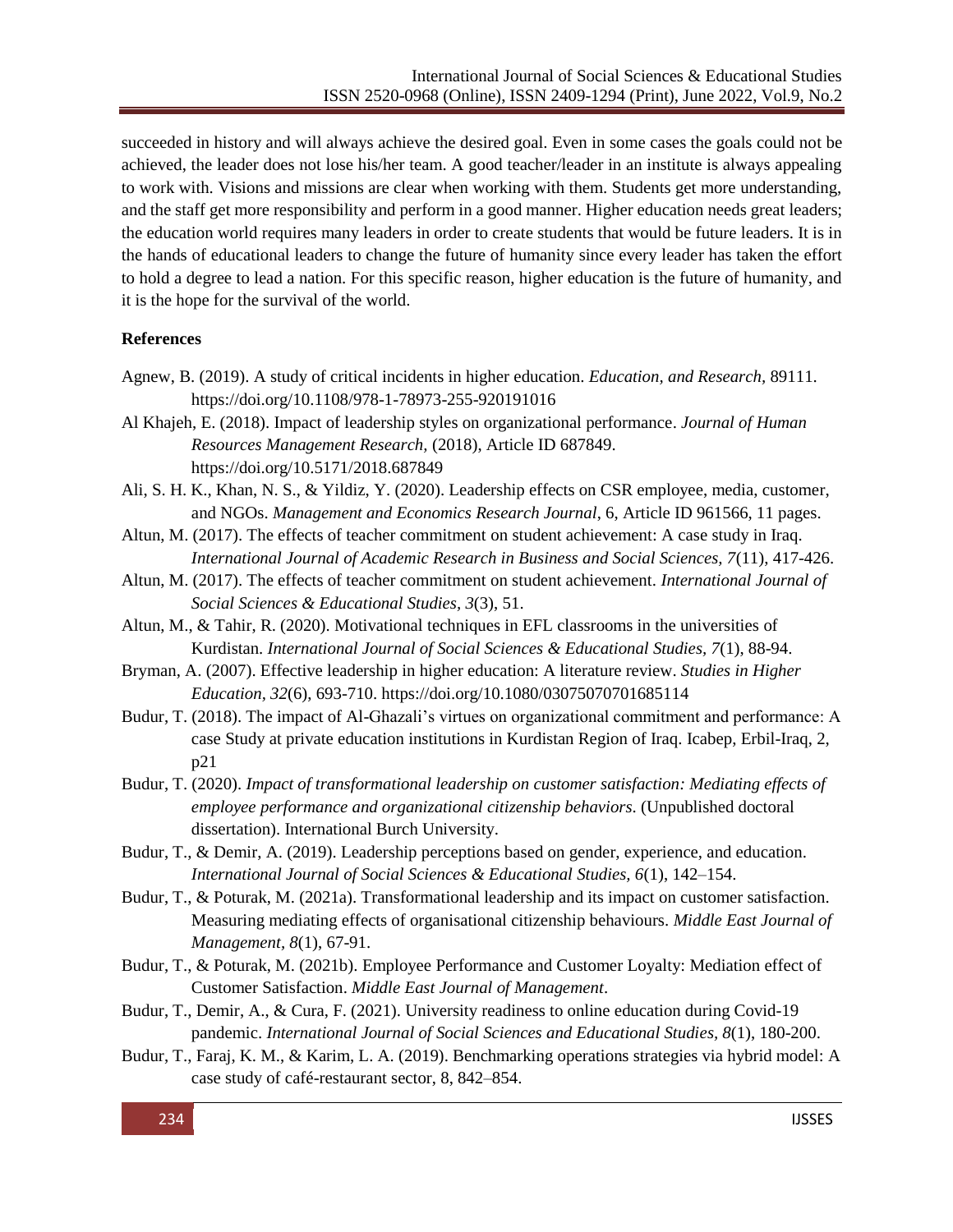- Budur, T., Rashid, C. A., & Poturak, M. (2018). Students perceptions on university selection, decision making process: A case study in Kurdistan Region of Iraq. *International Journal of Social Sciences & Educational Studies, 5*(1), 133–144.
- Celik, B., & Yildiz, Y. (2017). Commitment to the teaching profession. *International Journal of Social Sciences & Educational Studies, 4*(2), 93-97.
- Demir, A., & Budur, T. (2019). Roles of leadership styles in corporate social responsibility to nongovernmental organizations (NGOs). *International Journal of Social Sciences & Educational Studies, 5*(4), 174-183.
- Demir, A., & Bulut, I. (2018). A new model for respected meetings. *Procedia Computer Science*, 126, 1637-1655.
- Demir, A., Budur, T., & Heshmati, A. (2020). Antecedents of trust, corporate image, and switching costs: a case in telecommunication services in the Kurdistan region of Iraq. *International Journal of Mobile Communications, 19*(1), 53-74.
- Demir, A., Budur, T., Hiwa, M., & Heshmati, A. (2021). Links between knowledge management and organizational sustainability: Does the ISO 9001 certification have an effect? *Knowledge Management Research & Practice (TKMR).* https://doi.org/10.1080/14778238.2020.1860663
- Durmaz, O. (2017). Investigation of the motivation parameters in health care establishments. *International Journal of Social Sciences & Educational Studies, 3*(4), 44-53.
- Fernandez, A., & Shaw, G. (2020). Academic leadership in a time of crisis: The Coronavirus and Covid‐ 19. *Journal of Leadership Studies, 14*(1), 39-45. https://doi.org/10.1002/jls.21684
- Hamid, D., & Durmaz, O. (2021). Organizational culture impact on employee innovative behaviors in Kurdistan. *Black Sea Journal of Management and Marketing, 2*(1), 63-72.
- Kouzes, J., & Posner, B. (2019). Leadership in higher education: practices that make a difference.
- Leithwood, K., & Riehl, C. (2003). What we know about successful school leadership.
- Mart, C. T. (2013). A passionate teacher: Teacher commitment and dedication to student learning. *International Journal of Academic Research in Progressive Education and Development*, *2*(1), 437-442.
- Mohammed, S. S., Suleyman, C., & Taylan, B. (2020). Burnout determinants and consequences among university lecturers. *Amazonia Investiga, 9*(27), 13-24.
- Poturak, M., Mekić, E., Hadžiahmetović, N., & Budur, T. (2020). Effectiveness of transformational leadership among different cultures. *International Journal of Social Sciences & Educational Studies, 7*(3), 119–129.
- Rashid, C. A., Salih, H. A., & Budur, T. (2020). The role of online teaching tools on the perception of the students during the lockdown of Covid-19. *International Journal of Social Sciences & Educational Studies, 7*(3), 178–190.
- Sahin, O. (2014). An investigation of student satisfaction factors. *Journal of Research in Business and Management, 2*(6), 8-1.
- Sathye, M. (2004). Leadership in Higher Education: A Qualitative Study. *Forum: Qualitative Social Research,* 5.
- Serin, H. (2018). The use of extrinsic and intrinsic motivations to enhance student achievement in educational settings. *International Journal of Social Sciences & Educational Studies, 5*(1), 191-194.